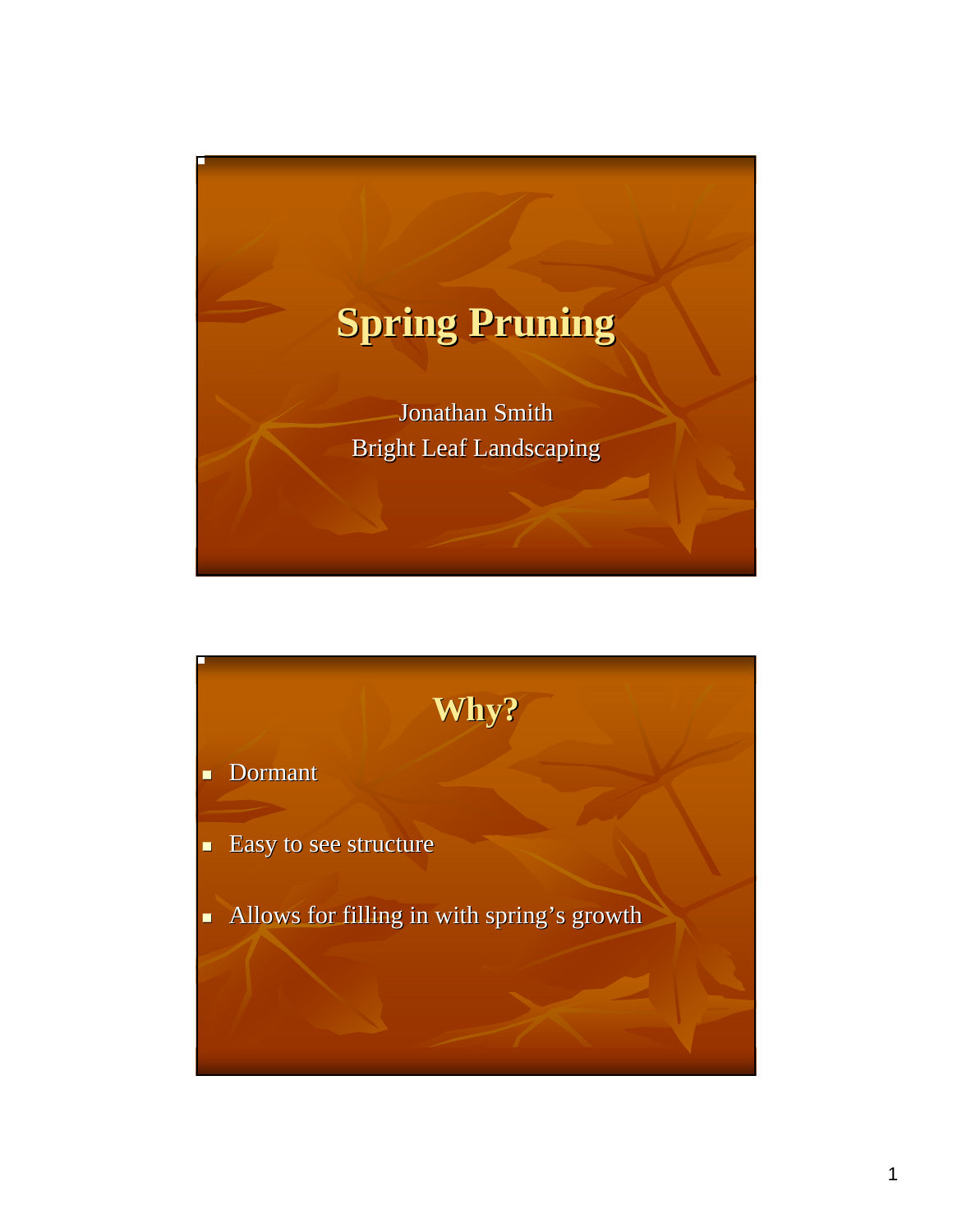

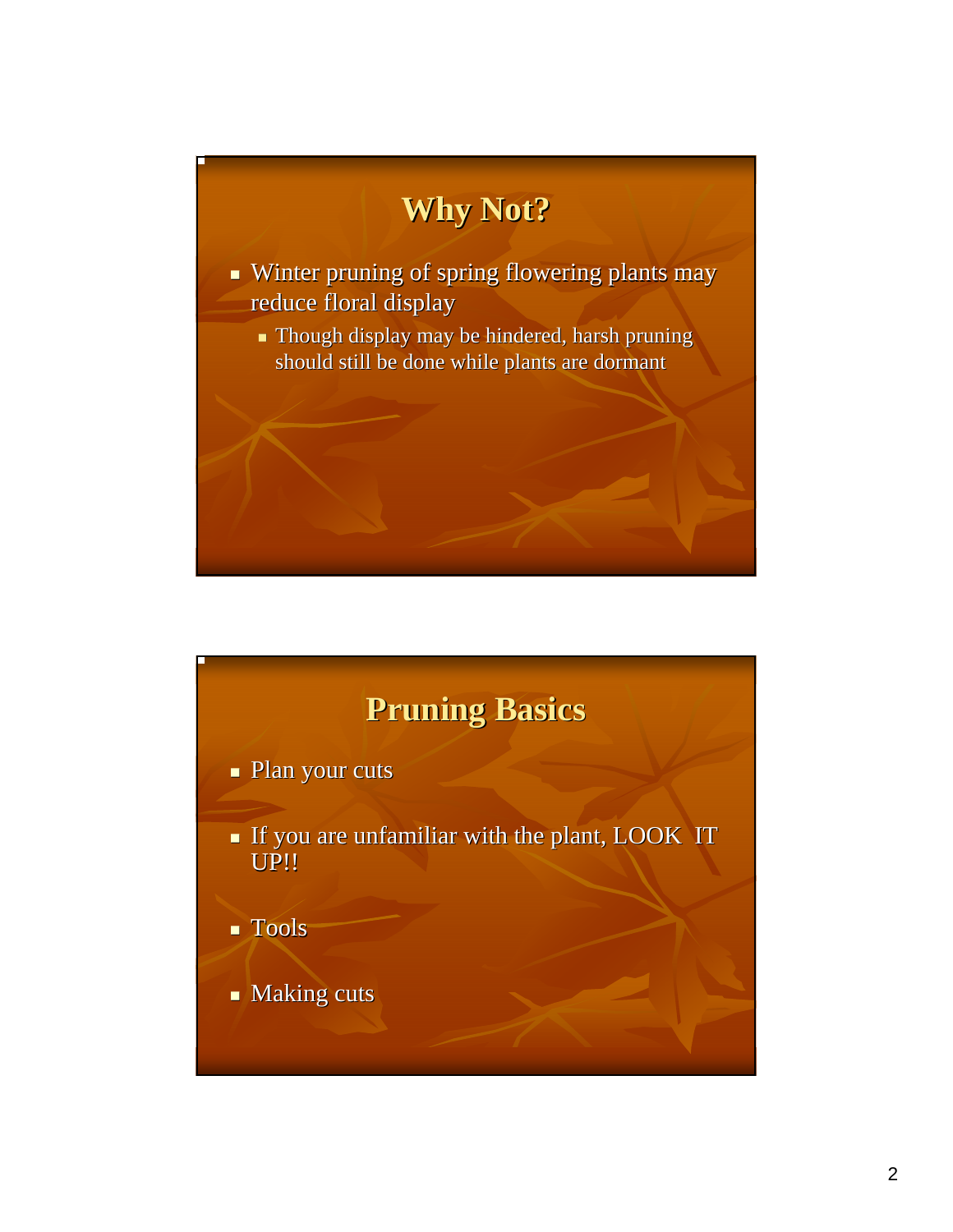

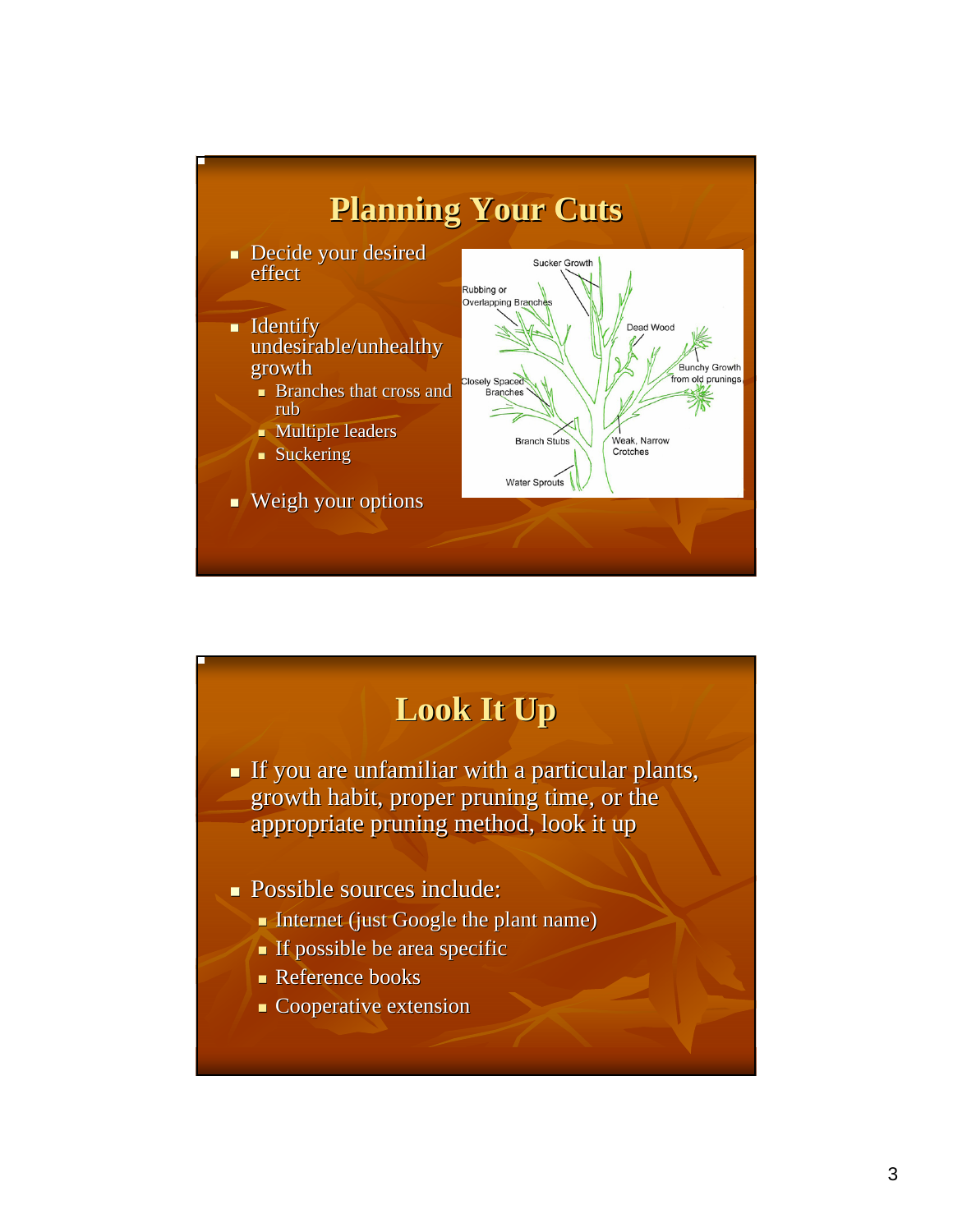#### **Tools and Uses Tools and Uses**

- $\blacksquare$  Only use sharp pruning tools
- Bypass shears (never use anvil type shears for Bypass shears (never use anvil type shears for pruning)
	- Small branches up to  $\frac{1}{2}$  in
- **Loppers** 
	- **Larger branches up to 1**  $\frac{1}{2}$  **in**
- Folding saw Folding saw
	- $\overline{\phantom{a}}$  Cuts on pull motion
	- **Larger branches up to 2**  $\frac{1}{2}$  **in**

#### **Tools and Uses, Cont. Tools and Uses, Cont.**

- **Larger saws** 
	- $\blacksquare$  Cut on pull motion
	- $\blacksquare$  Limb removal

#### $\blacksquare$  Pole saws and shears

- $\blacksquare$  For use on out of reach branches
- Do not use around power lines
- $\blacksquare$  Use eye protection
- **Beware of falling material**



4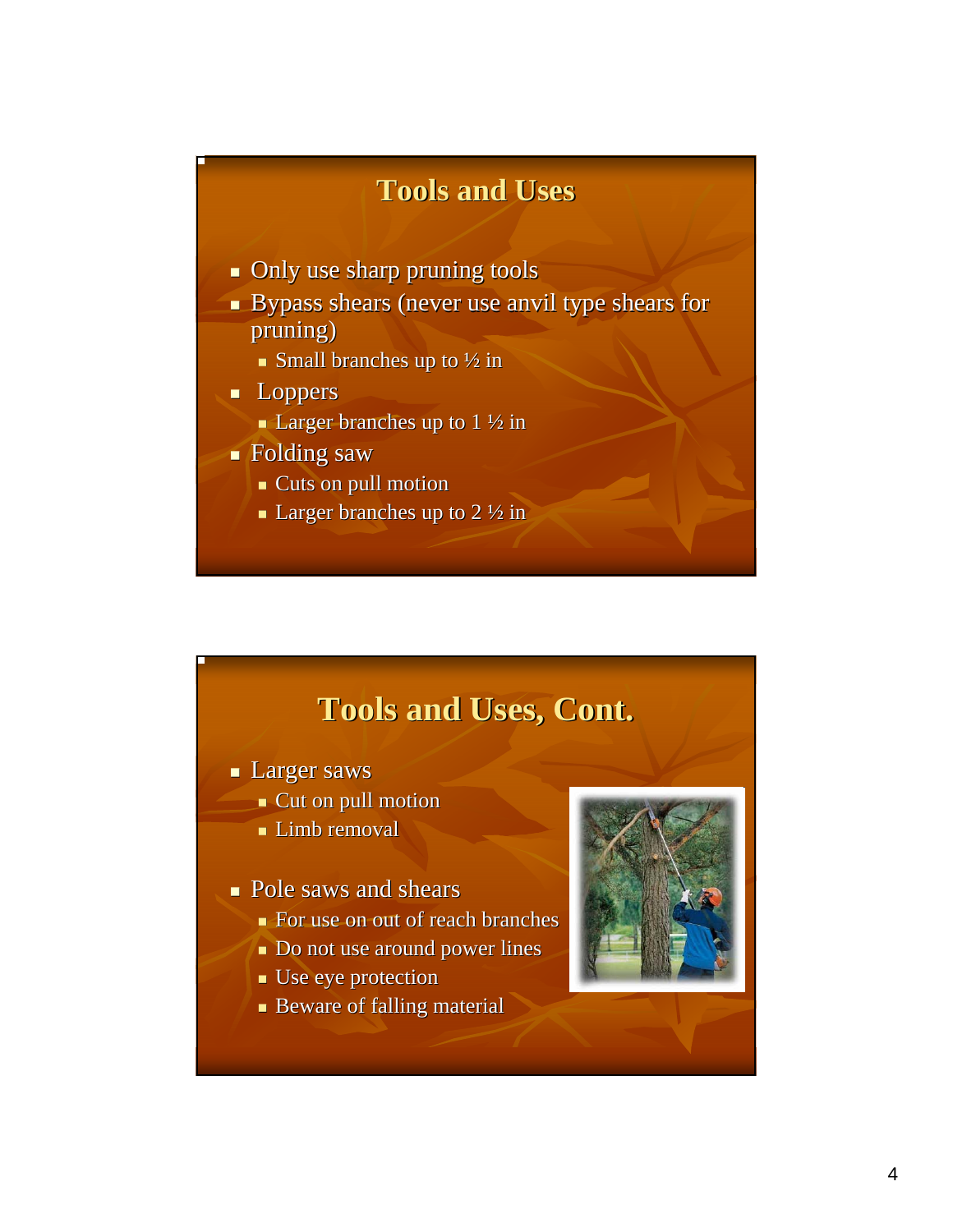### **Making Cuts Making Cuts**

- Cuts should always be made at a node or crotch Cuts should always be made at a node or crotch
- When using loppers or shears, make sure that cuts are make sure that cuts are make sure that cuts are made with the blade closest to the plant
- $\blacksquare$  When using a saw, support the branch being cut or make relief cuts to prevent tearing of the bark make relief cuts to prevent tearing of the bark
- Remove branches that cross or rub
- Remove any shoots pointing straight up or down Remove any shoots pointing straight up or down
- Identify the collar and do not violate it
- $\blacksquare$  Do not paint cuts



5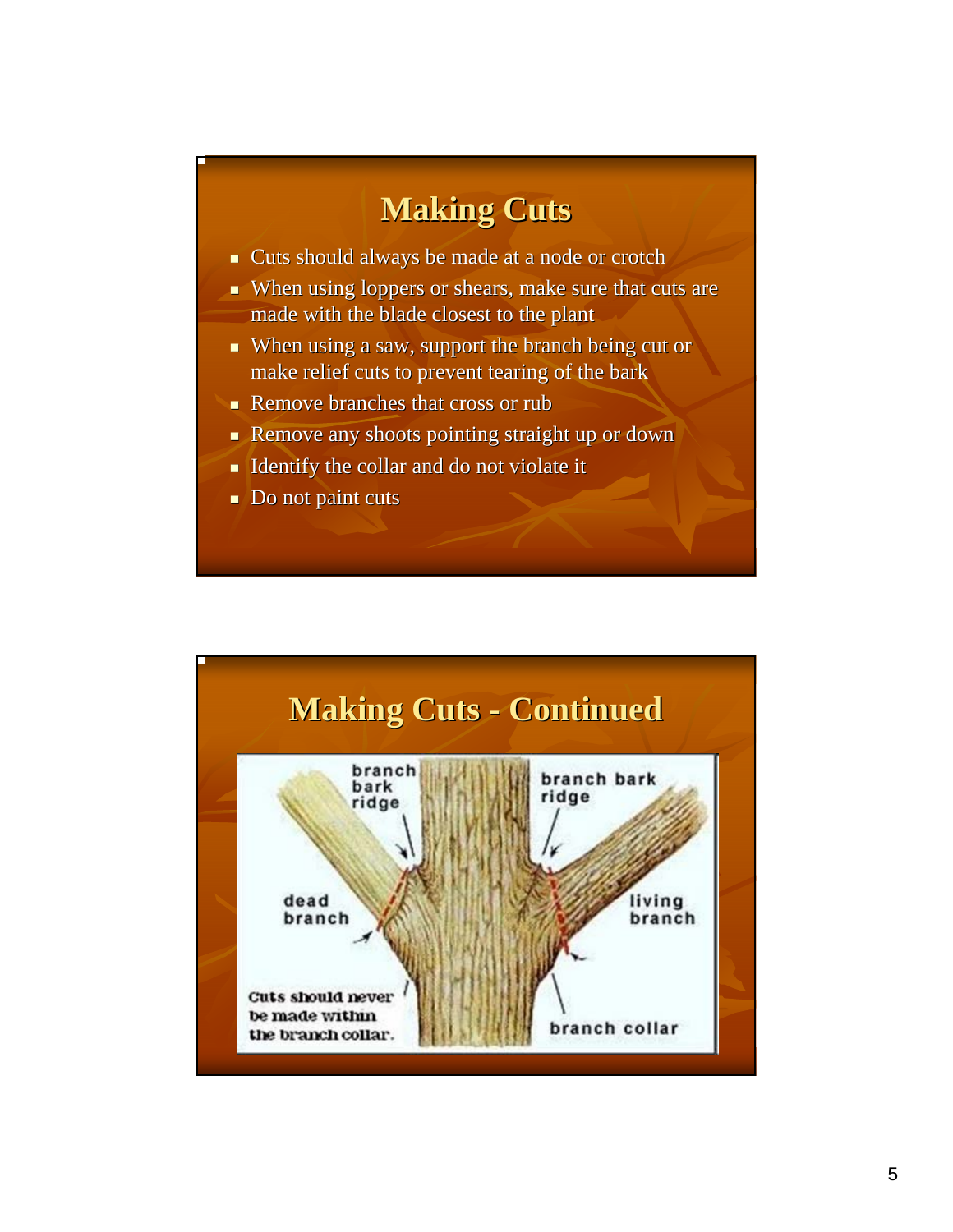

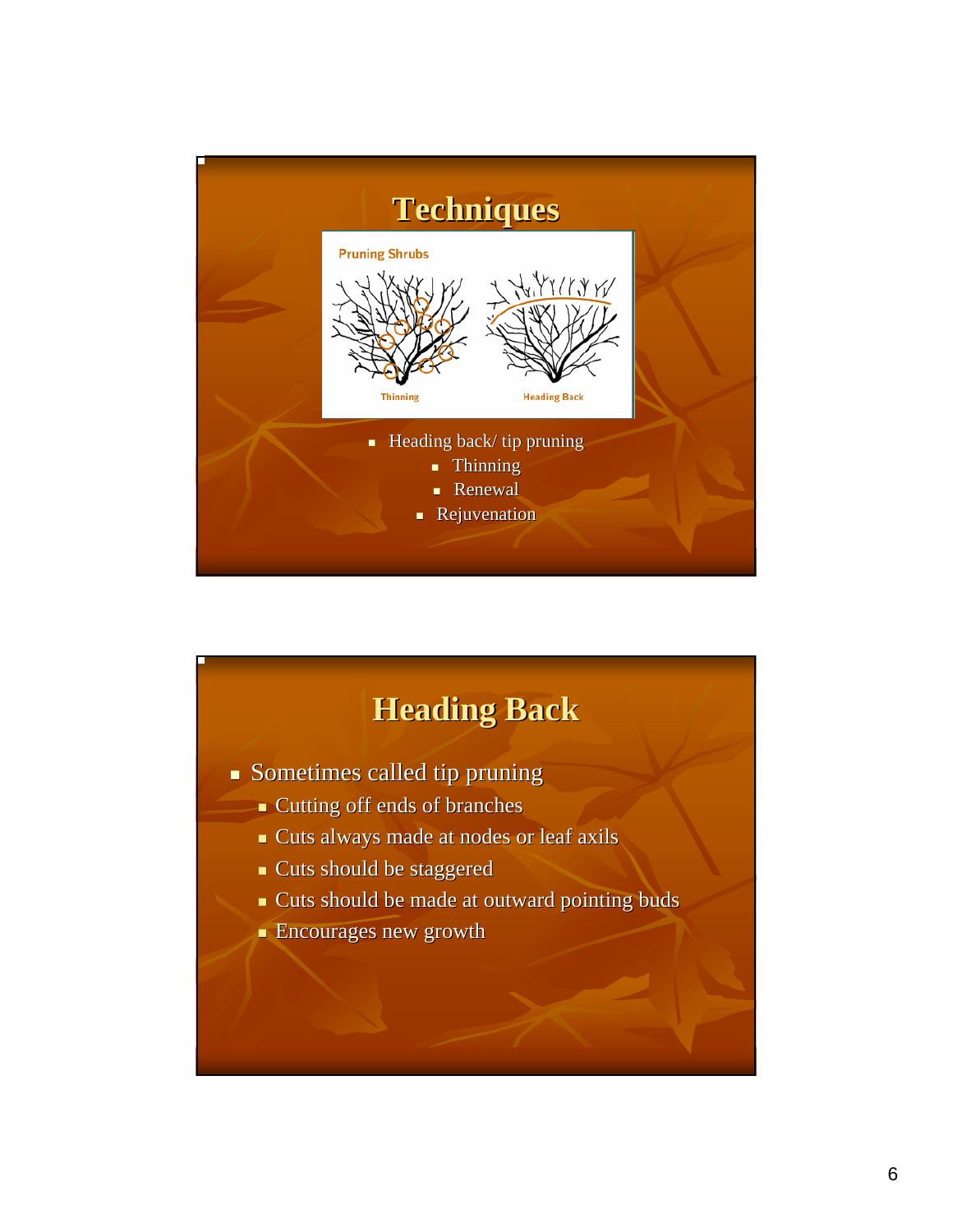

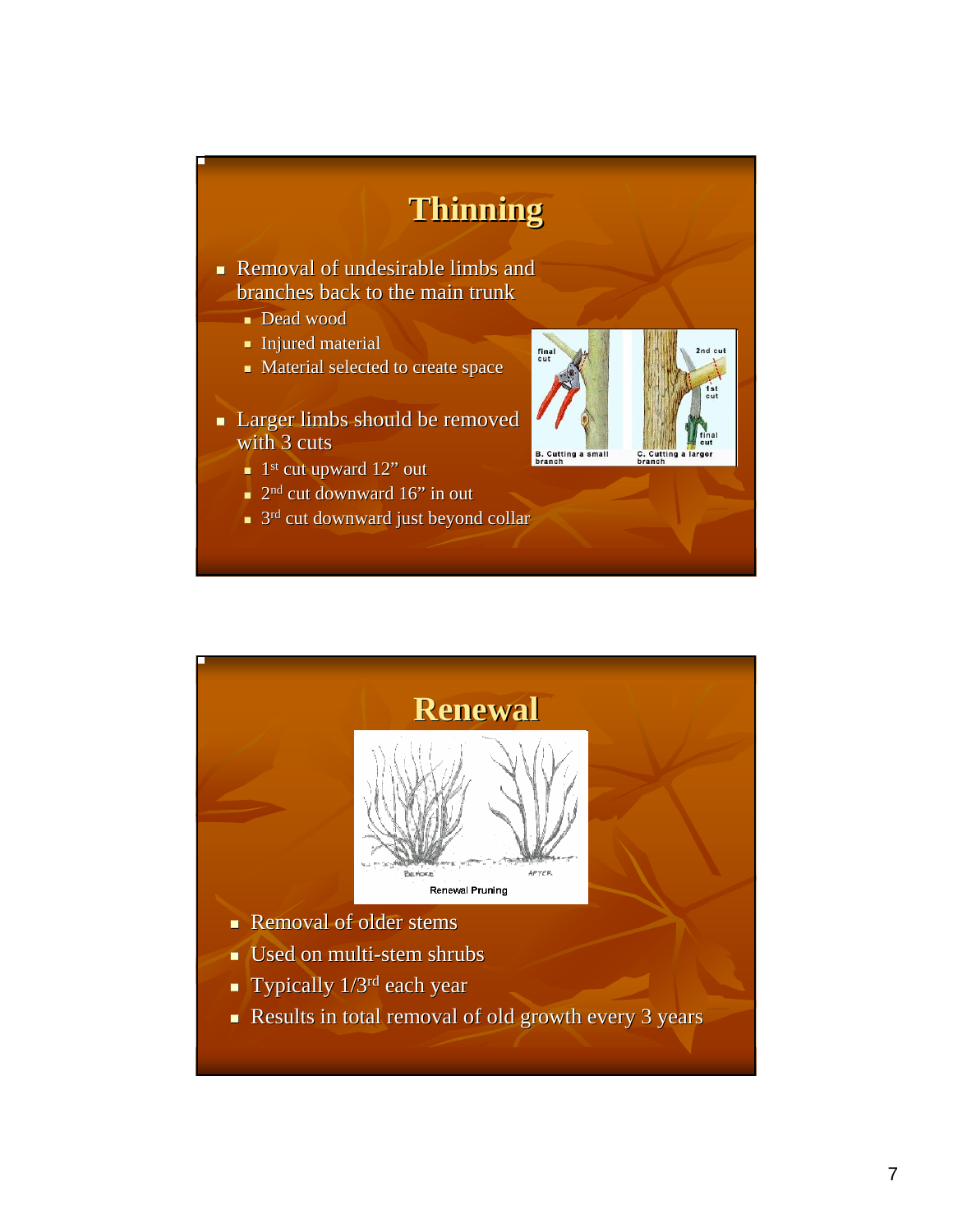## **Rejuvenation Rejuvenation**

- $\blacksquare$  Used to drastically reduce a plant's size
- Generally used on broad leaf shrubs
- Removal of all branches to  $6-12$ in or less
- $\blacksquare$  Late winter to early spring before flush
- Plants grow vigorously by mid Plants grow vigorously by mid summer and can be tip pruned to encourage lateral branching



# **Factors to be Aware of Factors to be Aware of Light**  $\blacksquare$  Air flow  $\blacksquare$  Fruit and flowers

- **Preventing rotting and infection**
- $\blacksquare$  Sanitation of tools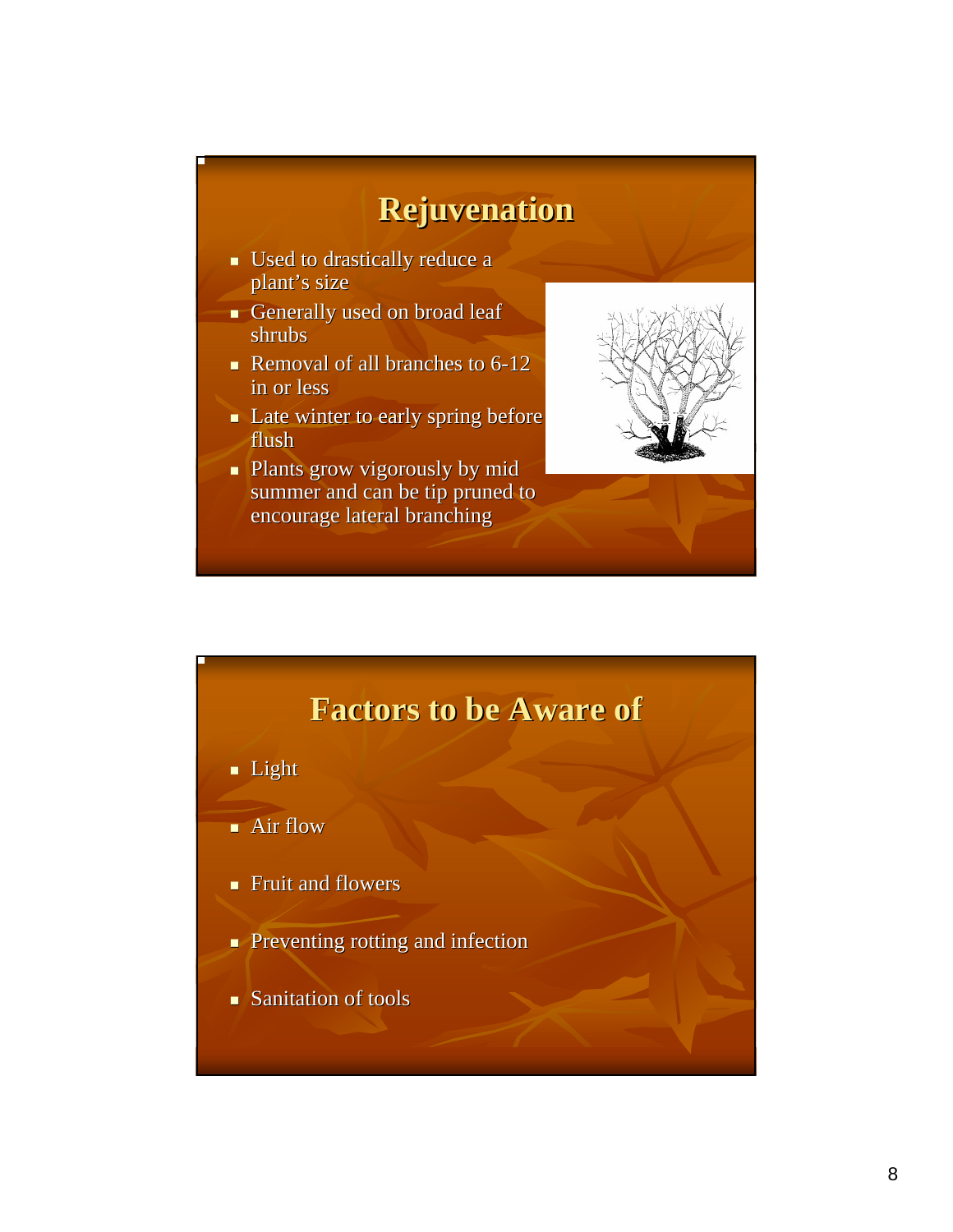

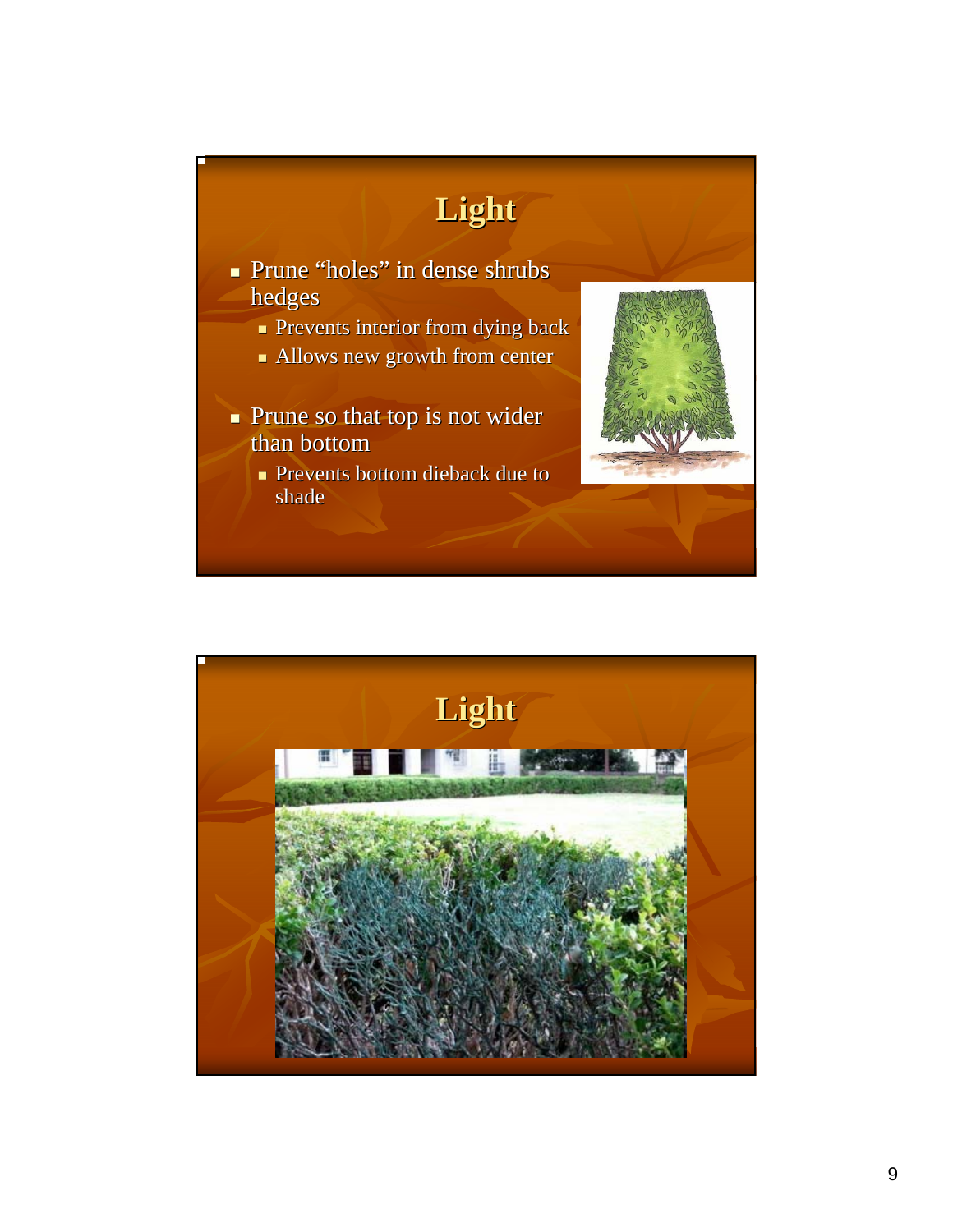

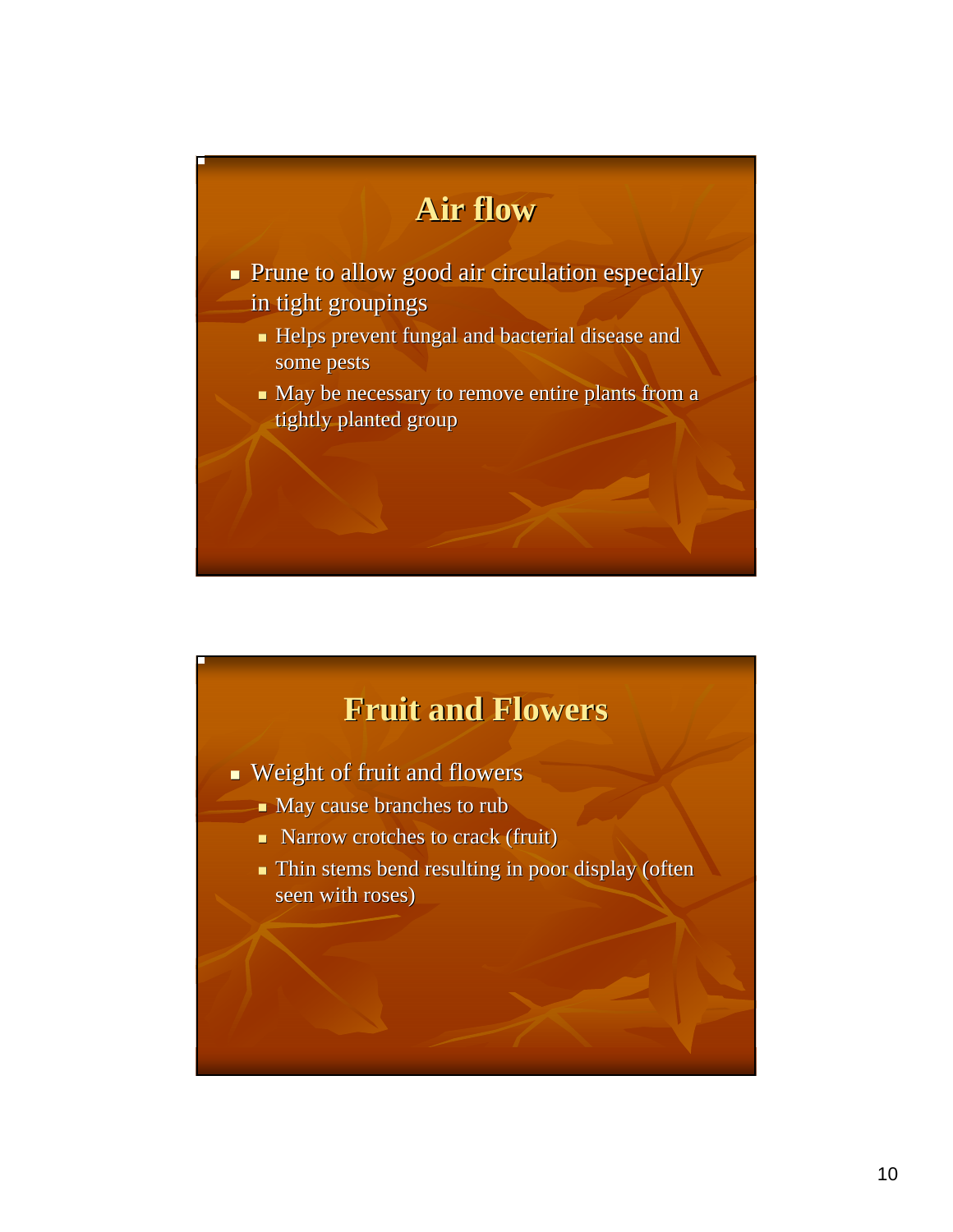